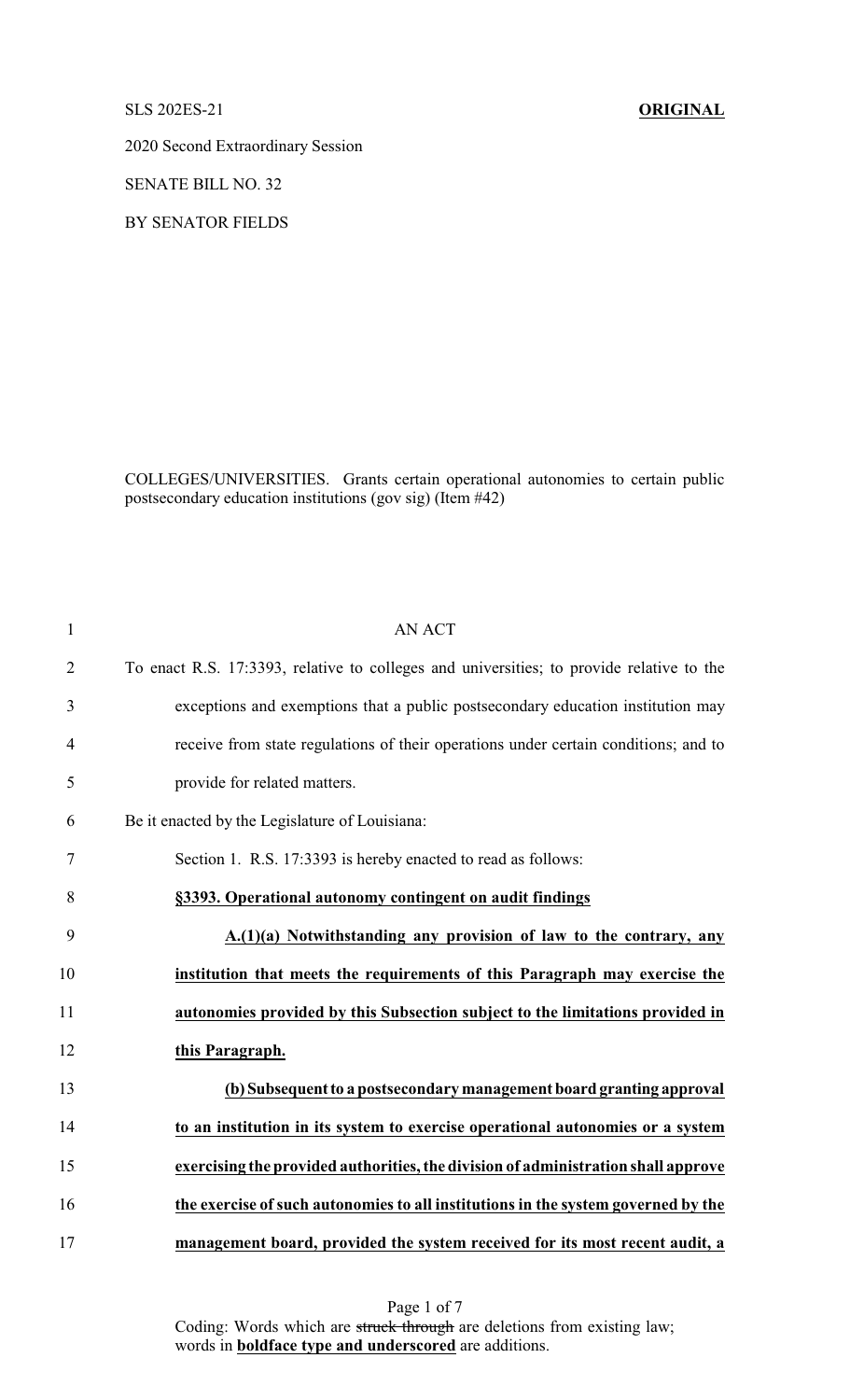| $\mathbf{1}$   | financial audit with an unmodified opinion, where the financial statements were              |
|----------------|----------------------------------------------------------------------------------------------|
| $\overline{2}$ | free of material misstatements and material weaknesses, and the financial                    |
| 3              | position, results of operations, and cash flows were represented fairly in                   |
| 4              | accordance with Generally Accepted Accounting Principles. If the system did                  |
| 5              | not receive for the most recent audit, a financial audit with an unmodified                  |
| 6              | opinion, where the financial statements were free of material misstatements and              |
| 7              | material weaknesses, and the financial position, results of operations, and cash             |
| 8              | flows were represented fairly in accordance with Generally Accepted                          |
| 9              | Accounting Principles, then the division of administration shall approve the                 |
| 10             | exercise of such autonomies to all institutions in the system, except for any                |
| 11             | institution which was responsible for the finding of noncompliance at the system             |
| 12             | level.                                                                                       |
| 13             | (c) If an institution granted the right to exercise operational autonomies                   |
| 14             | pursuant to Subparagraph (b) of this Paragraph subsequently receives an audit                |
| 15             | with a material weakness through a financial audit, the institution shall be                 |
| 16             | required to develop and implement a corrective action plan for approval by the               |
| 17             | management board. The institution shall be required to demonstrate to the                    |
| 18             | management board that the necessary corrective actions were taken within six                 |
| 19             | months from the date the audit finding was reported, or the institution will lose            |
| 20             | the authority to exercise the autonomies granted for the remainder of the period             |
| 21             | that this<br>authority is in<br>effect.<br><b>The</b><br>corrective<br>action<br>plan<br>and |
| 22             | post-implementation report shall be submitted to the division of administration              |
| 23             | and the Board of Regents.                                                                    |
| 24             | (2) The operational autonomies that may be granted pursuant to this                          |
| 25             | <b>Subsection are:</b>                                                                       |
| 26             | (a) Authority to retain any funds which remain unexpended and                                |
| 27             | unobligated at the end of the fiscal year for use at the institution's discretion.           |
| 28             | (b) Authority to identify and dispose of obsolete equipment, excluding                       |
| 29             | vehicles and items deemed by federal law to be of a dangerous nature. Prior to               |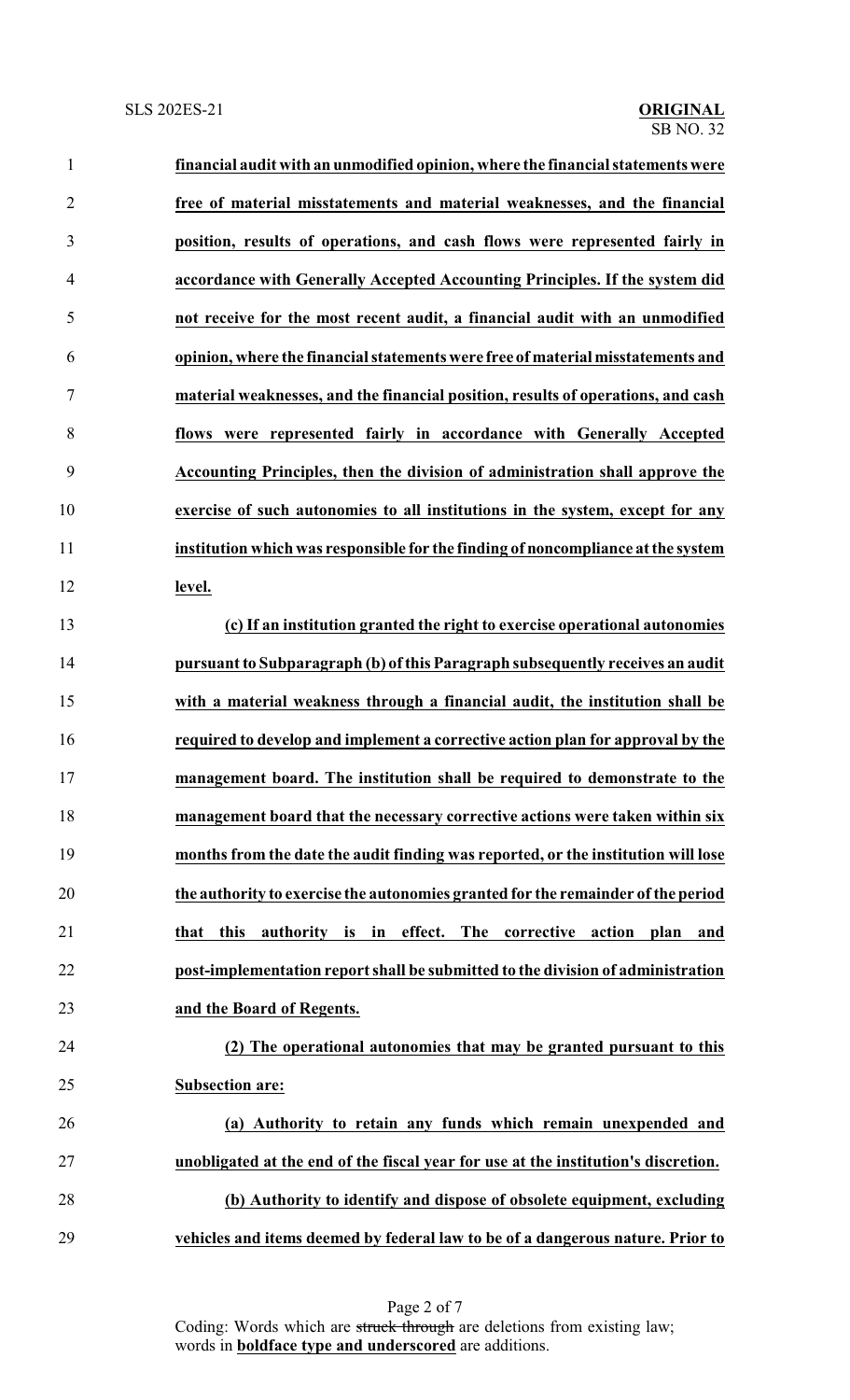| $\mathbf{1}$   | exercising this autonomy with respect to electronic devices, the postsecondary  |
|----------------|---------------------------------------------------------------------------------|
| $\overline{2}$ | management board shall provide certification to the division of administration  |
| 3              | that all such devices are sanitized of any personally identifiable information. |
| $\overline{4}$ | (c) Authority to be excluded by the division of administration from any         |
| 5              | table of organization.                                                          |
| 6              | (d)(i) Authority to participate in the higher education procurement code        |
| 7              | as established by Louisiana State University and Agricultural and Mechanical    |
| 8              | College and approved by the division of administration. Institutions within the |
| 9              | same system may cooperatively operate procurement operations under the          |
| 10             | higher education<br>procurement code. Each postsecondary education              |
| 11             | management board may adopt the higher education procurement code, with          |
| 12             | amendments necessary to insert the name of each management board into the       |
| 13             | procurement code and to implement the code but excluding any substantive        |
| 14             | changes, pursuant to rules and regulations adopted in accordance with the       |
| 15             | Administrative Procedure Act. Any entity whose budget is appropriated           |
| 16             | through Schedule 19-Higher Education or 19E-LSU Health Sciences                 |
| 17             | Center-health care services division may use the higher education procurement   |
| 18             | code in lieu of the Louisiana Procurement Code as provided in R.S. 39:15.3, 196 |
| 19             | through 200, and 1551 through 1755, subject to the prior review and approval    |
| 20             | of the Joint Legislative Committee on the Budget. Any changes to the higher     |
| 21             | education procurement code after an initial five-year period shall be submitted |
| 22             | to the Joint Legislative Committee on the Budget for approval. However, there   |
| 23             | shall be only one higher education procurement code except for nonsubstantive   |
| 24             | changes required to implement the code.                                         |
| 25             | (ii) The division of administration shall maintain a list of all institutions   |
| 26             | participating in the higher education procurement code, which shall be          |
| 27             | published on its website.                                                       |
| 28             | (e)(i) Exemption from participation in the state's risk management              |
| 29             | program established by R.S. 39:1527 et seq. and administered by the office of   |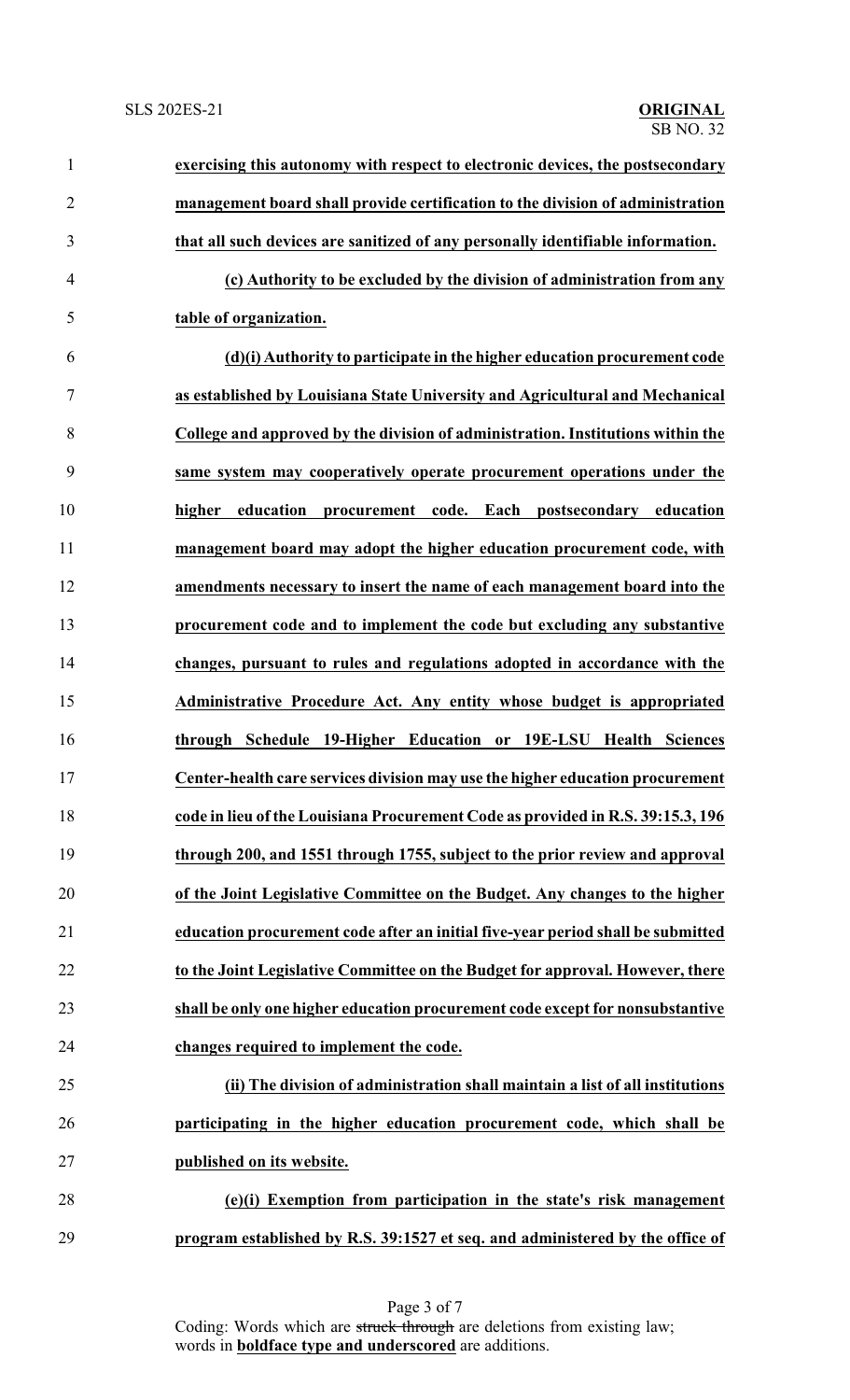| $\mathbf{1}$   | risk management, pursuant to a determination by the division of administration       |
|----------------|--------------------------------------------------------------------------------------|
| $\overline{2}$ | that the institution or management board, as applicable, has the capacity to         |
| 3              | manage its own risk and a phased-in plan of implementation as determined by          |
| 4              | the institution in collaboration with the attorney general and the division of       |
| 5              | administration, subject to the prior review and approval of the Joint Legislative    |
| 6              | Committee on the Budget. This exemption shall not include the coverage               |
| 7              | provided by the state's risk management program pursuant to R.S. 40:1237.1.          |
| 8              | (ii) Nothing in this exemption shall abrogate, amend, or alter the                   |
| 9              | authority of the attorney general or the Department of Justice under Article IV,     |
| 10             | Sections 1 and 8 of the Constitution of Louisiana or any other provision of law      |
| 11             | to represent the state and all departments and agencies of state government in       |
| 12             | all litigation arising out of or involving tort or contract. Any institution that is |

 **granted an exemption under this Subparagraph shall enter into an interagency agreement with the attorney general and pay the attorney general reasonable attorney fees and expenses incurred in representing the institution.**

 **(iii) Nothing in this Subparagraph shall be construed as creating any independent or separate cause of action against the state. The state shall continue to be sued only through the exempt institution's management board and cannot be sued in addition to or separately from the exempt institution's management board in any cause of action asserted against the exempt institution. The office of risk management shall not be responsible for payment of any judgment against the exempt institution's management board rendered subsequent to the transfer of the applicable line of coverage. The state's obligation to indemnify a covered individual as provided in R.S. 13:5108.1 shall not be performed by the office of risk management.**

 **(iv) Any contract between the exempt institution's management board and its insurer shall name the state as an additional insured. Any provision in any contract between the exempt institution's management board and its insurer that conflicts with the provisions of this Subparagraph shall be deemed**

> Page 4 of 7 Coding: Words which are struck through are deletions from existing law; words in **boldface type and underscored** are additions.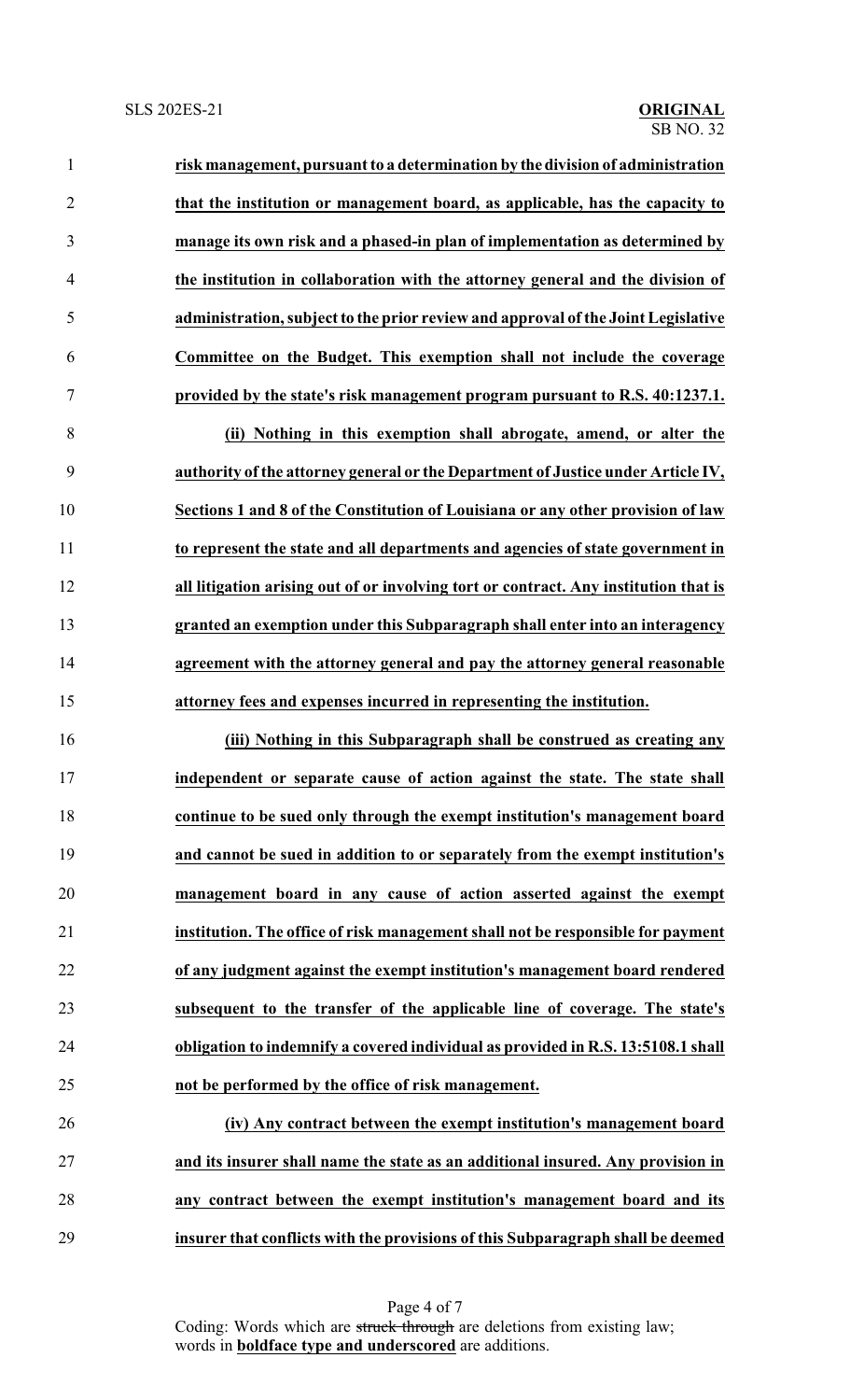|  | null and void. |
|--|----------------|
|  |                |

| $\overline{2}$ | (v) Nothing in this Subparagraph shall be construed to adversely affect              |
|----------------|--------------------------------------------------------------------------------------|
| 3              | any of the substantive and procedural provisions and limitations applicable to       |
| $\overline{4}$ | actions against the state, including but not limited to the provisions of R.S.       |
| 5              | 13:5106, 5107, 5108.1, and 5112, and R.S. 9:2800 which would continue to apply       |
| 6              | equally to any exempted institution. Those provisions that will not apply are        |
| 7              | those that are specifically excluded in this Section. Upon transfer of each line of  |
| 8              | coverage to the exempted institution under this Section, the provisions of R.S.      |
| 9              | 39:1527 et seq., as well as the provisions of R.S. 13:5106(B)(3)(c), shall not apply |
| 10             | to the line of coverage so transferred, nor to any claims asserted against the       |
| 11             | exempted institution within the transferred line of coverage.                        |
| 12             | (f) Notwithstanding the provisions of R.S. 39:113, authority to administer           |
| 13             | all facilities projects funded with self-generated revenue, federal funds,           |
| 14             | donations, grants, or revenue bonds, including all projects falling under R.S.       |
| 15             | 39:128; however, excluding those projects falling under R.S. 39:128, these           |
| 16             | projects shall not be exempted from the capital outlay budget or any                 |
| 17             | requirements as pertains thereto.                                                    |
| 18             | (g) Authority to invest funds as defined by R.S. $49:327(C)$ in municipal            |
| 19             | bonds issued by any state or political subdivision and those instruments laid out    |
| 20             | in R.S. 49:327(B)(1), in tax exempt bonds and other taxable governmental bonds       |
| 21             | issued by any state or a political subdivision or public corporation of any state,   |
| 22             | provided that such bonds are rated by a nationally recognized rating agency as       |
| 23             | investment grade. The investment policy governing such investment as defined         |
| 24             | by R.S. $49:327(C)(1)(b)$ shall define the allocation of funds among instruments     |
| 25             | and the term of maturity of the instruments, subject to the prior review and         |
| 26             | approval of the investment advisory committee. If an institution is determined       |
| 27             | by the division of administration to no longer possess the capacity relevant to      |
| 28             | this autonomy, or both, authority to invest additional funds shall be limited to     |
| 29             | those instruments defined by R.S. $49:327(B)(1)$ and (C), and shall exclude          |

Page 5 of 7 Coding: Words which are struck through are deletions from existing law; words in **boldface type and underscored** are additions.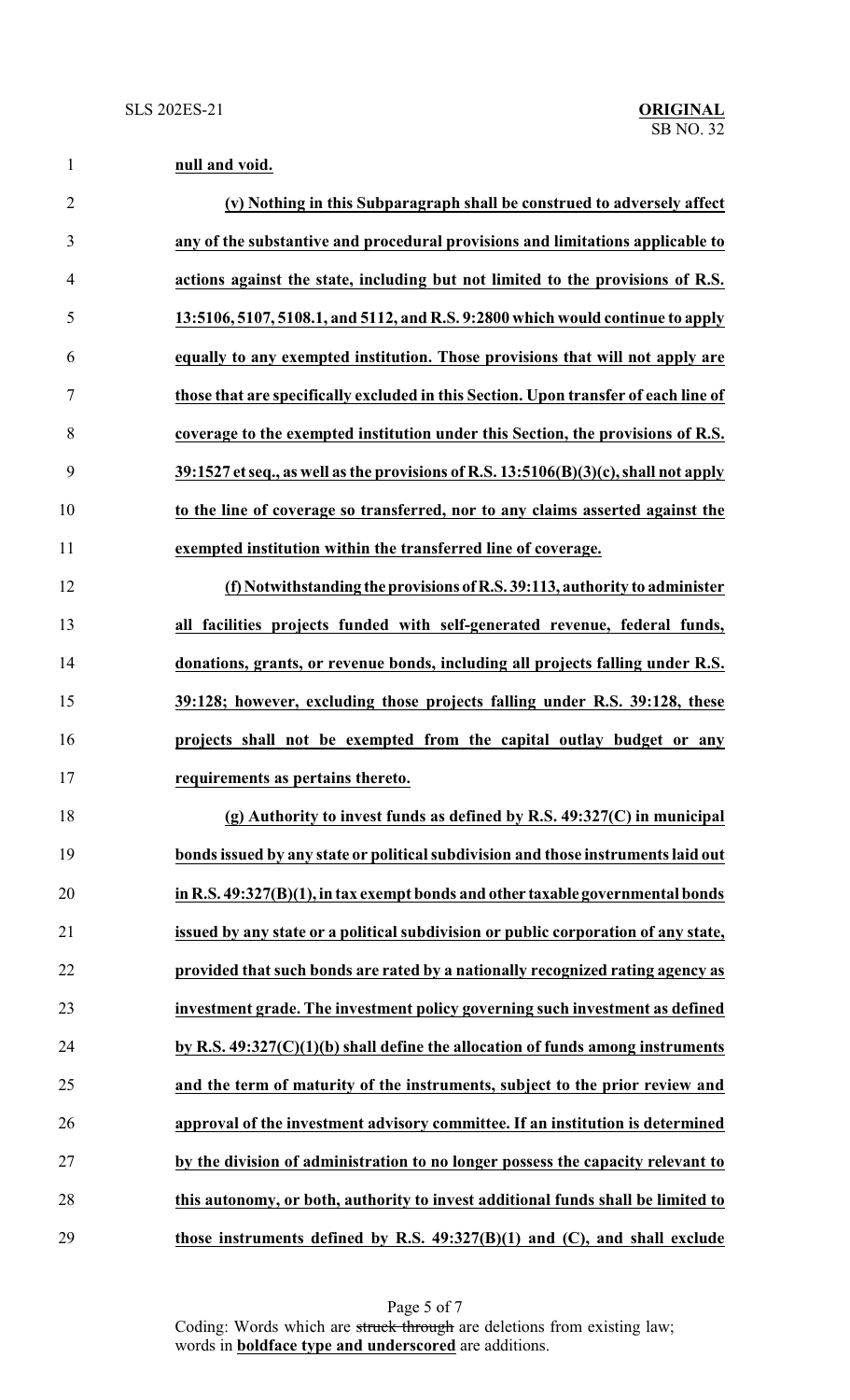| $\mathbf{1}$   | further investments in tax exempt bonds and other taxable government bonds                    |
|----------------|-----------------------------------------------------------------------------------------------|
| $\overline{2}$ | issued by any state or a political subdivision or public corporation of any state.            |
| $\mathfrak{Z}$ | B. Nothing in this Section abrogates, amends, or alters the authority of                      |
| $\overline{4}$ | the attorney general or the Department of Justice under Article IV, Sections 1                |
| 5              | and 8 of the Constitution of Louisiana or any other provision of law to represent             |
| 6              | the state and all departments and agencies of state government in all litigation              |
| 7              | arising out of or involving tort or contract. Any exempt institution under this               |
| 8              | Section shall enter into an interagency agreement with the attorney general and               |
| 9              | pay the attorney general reasonable attorney fees and expenses incurred in                    |
| 10             | representing the institution.                                                                 |
| 11             | C. Nothing in this Section shall be construed as creating any independent                     |
| 12             | or separate cause of action against the state. The state shall continue to be sued            |
| 13             | only through the exempt institution's management board and cannot be sued                     |
| 14             | in addition to or separately from the exempt institution's management board                   |
| 15             | in any cause of action asserted against the exempt institution.                               |
| 16             | Section 2. This Act shall become effective upon signature by the governor or, if not          |
| 17             | signed by the governor, upon expiration of the time for bills to become law without signature |
| 18             | by the governor, as provided by Article III, Section 18 of the Constitution of Louisiana. If  |
| 19             | vetoed by the governor and subsequently approved by the legislature, this Act shall become    |
| 20             | effective on the day following such approval.                                                 |

The original instrument and the following digest, which constitutes no part of the legislative instrument, were prepared by Cheryl Serrett.

## DIGEST SB 32 Original 2020 Second Extraordinary Session Fields

Present law provides for the Louisiana Granting Resources and Autonomy for Diplomas Act (GRAD Act). The GRAD Act provides public postsecondary institutions that achieve specific, measurable performance objectives aimed at improving college completion and at meeting the state's current and futureworkforce and economic development needs be granted limited tuition and operational autonomy for achieving such objectives. Present law further provides that a public postsecondary education institution with clean financial audit findings may exercise certain operational autonomies until July 1, 2020, if the institution's management board approves the exercise of autonomies by any institution in the system.

Present law provides for the following operational autonomies:

Page 6 of 7 Coding: Words which are struck through are deletions from existing law; words in **boldface type and underscored** are additions.